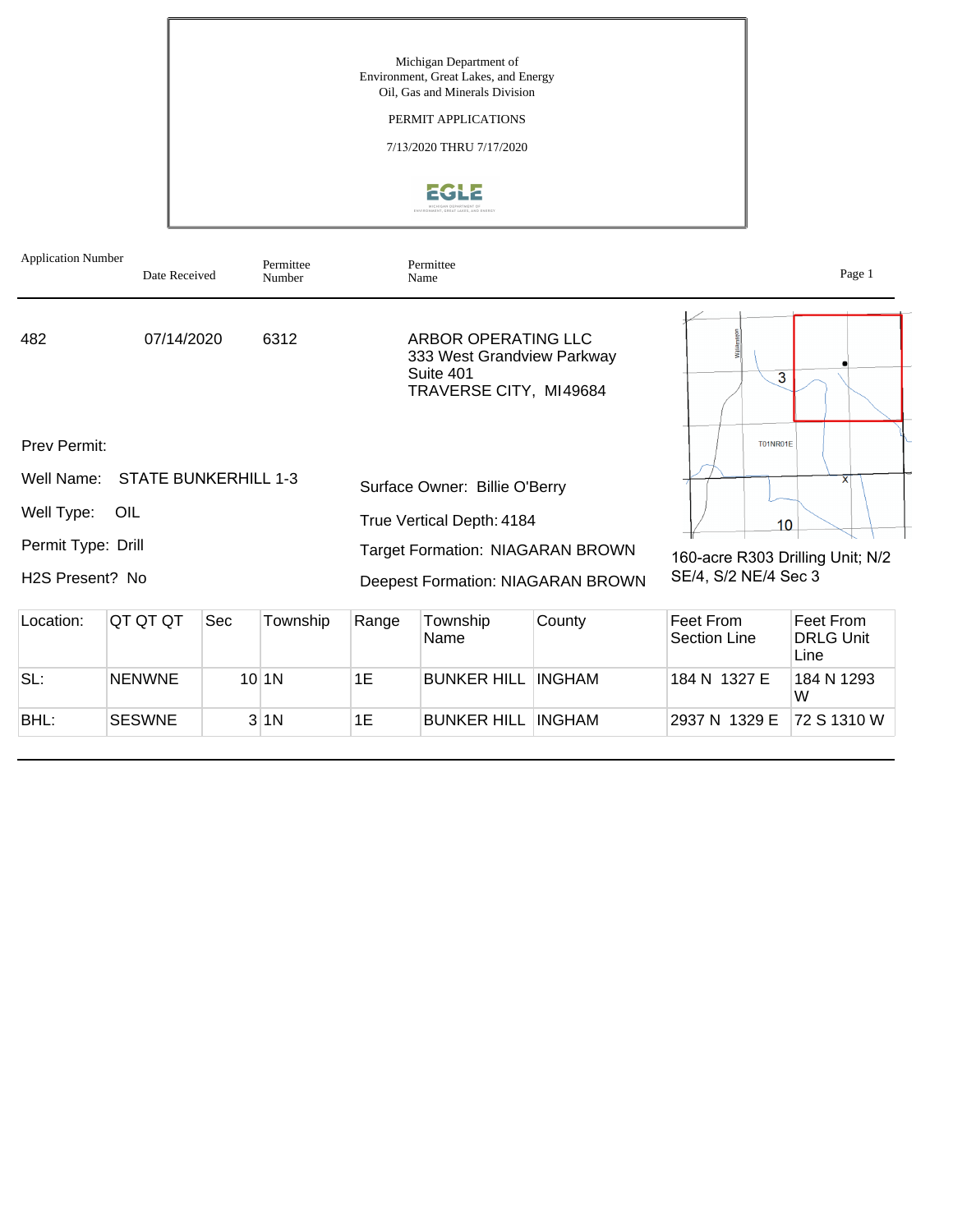Environment, Great Lakes, and Energy

Oil, Gas and Minerals Division

Updated Permits

7/13/2020 THRU 7/17/2020



Permit Number Permittee Number Permittee Name Page 1

**PLUGGING INSTRUCTIONS ISSUED:**

47590 104

WEST BAY EXPLORATION COMPANY

13685 S WEST BAYSHORE DR TRAVERSE CITY, MI49684

API Well Number: 21-125-47590-00-00

Well Name: GENERAL MOTORS 1-18

Plug Inst. Issue Date: 7/7/2020

| Location | <b>OT OT OT</b> | <b>Sec Township</b> | Range | <b>Township Name</b> | Countv         | Feet From Section<br>Line | <b>Feet From DRLG</b><br>Unit |
|----------|-----------------|---------------------|-------|----------------------|----------------|---------------------------|-------------------------------|
| ISL:     | <b>SESESE</b>   | 18 <sub>2N</sub>    | 7E    | MILFORD              | <b>OAKLAND</b> | 500 S 350 E               |                               |
| BHL:     | Iswswsw         | 17 I 2N             | 7E    | <b>MILFORD</b>       | <b>OAKLAND</b> | 590 S 539 W               | 1590 S 539 W                  |

Comment: App to P&A expires on 7/7/21

48527 104

WEST BAY EXPLORATION COMPANY

13685 S WEST BAYSHORE DR TRAVERSE CITY, MI49684

API Well Number: 21-125-48527-00-00

Well Name: GENERAL MOTORS 2-18

True Vertical Depth: 4250

True Vertical Depth: 4222

Plug Inst. Issue Date: 7/7/2020

| Location | <b>OT OT OT</b> | <b>Sec Township</b> | Range | Township Name  | County         | Feet From Section<br>Line | <b>IFeet From DRLG</b><br>l Unit |
|----------|-----------------|---------------------|-------|----------------|----------------|---------------------------|----------------------------------|
| ISL:     | <b>ISESESE</b>  | 18 I 2N             | 7Ε    | <b>MILFORD</b> | <b>OAKLAND</b> | 516 S 350 E               |                                  |
| BHL:     | <b>INENWSW</b>  | 17 I2N              | 7E    | <b>MILFORD</b> | <b>OAKLAND</b> | 630 N 740 W               | 1630 S 580 E                     |

Comment: App to P&A expires on 7/7/21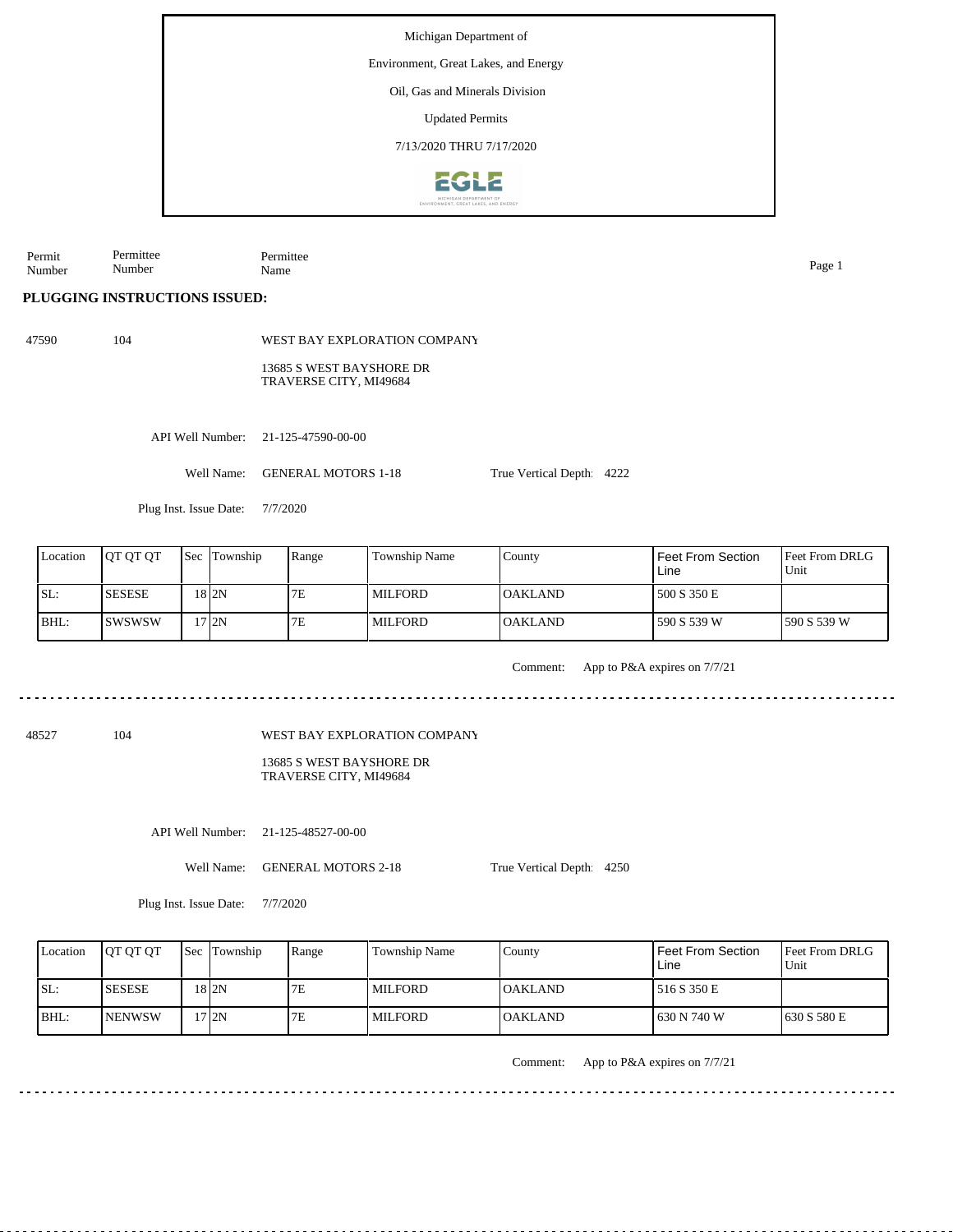Environment, Great Lakes, and Energy

### Oil, Gas and Minerals Division

Updated Permits

7/13/2020 THRU 7/17/2020



Permit Number Permittee Number Permittee Name Page 2

**RECORD OF WELL PLUGGING:**

12596 491

CONSUMERS ENERGY CO

1945 W PARNALL RD JACKSON, MI 49201

API Well Number: 21-133-12596-00-00

Well Name: MICHIGAN GAS STORAGE CO 204

Plugging Date: 5/29/2020

| Location | <b>IOT OT OT</b> | <b>Sec Township</b> | Range | Township Name | County          | Feet From Section<br>Line | <b>Feet From DRLG</b><br>Unit |
|----------|------------------|---------------------|-------|---------------|-----------------|---------------------------|-------------------------------|
| SL:      | <b>CNNENW</b>    | $36$  20N           | 7W    | l MARION      | IOSCEOLA        | 660 N 660 E               |                               |
| BHL:     | <b>ICNNENW</b>   | 36 20N              | 7W    | l MARION      | <b>IOSCEOLA</b> | 660 N 660 E               |                               |

13321 491

CONSUMERS ENERGY CO

1945 W PARNALL RD JACKSON, MI 49201

API Well Number: 21-035-13321-00-00

Well Name: MGSC 308

Plugging Date: 6/5/2020

|      | Location | <b>IOT OT OT</b> | <b>Sec Township</b> | Range | <b>Township Name</b> | County        | Feet From Section<br>Line | <b>Feet From DRLG</b><br>Unit |
|------|----------|------------------|---------------------|-------|----------------------|---------------|---------------------------|-------------------------------|
| ISL: |          | <b>ICNNESW</b>   | 29 <sub>20N</sub>   | 6W    | <b>WINTERFIELD</b>   | <b>ICLARE</b> | 1660 N 660 E              |                               |
| BHL: |          | <b>ICNNESW</b>   | 29 <sub>20N</sub>   | 6W    | <b>WINTERFIELD</b>   | <b>ICLARE</b> | 1660 N 660 E              |                               |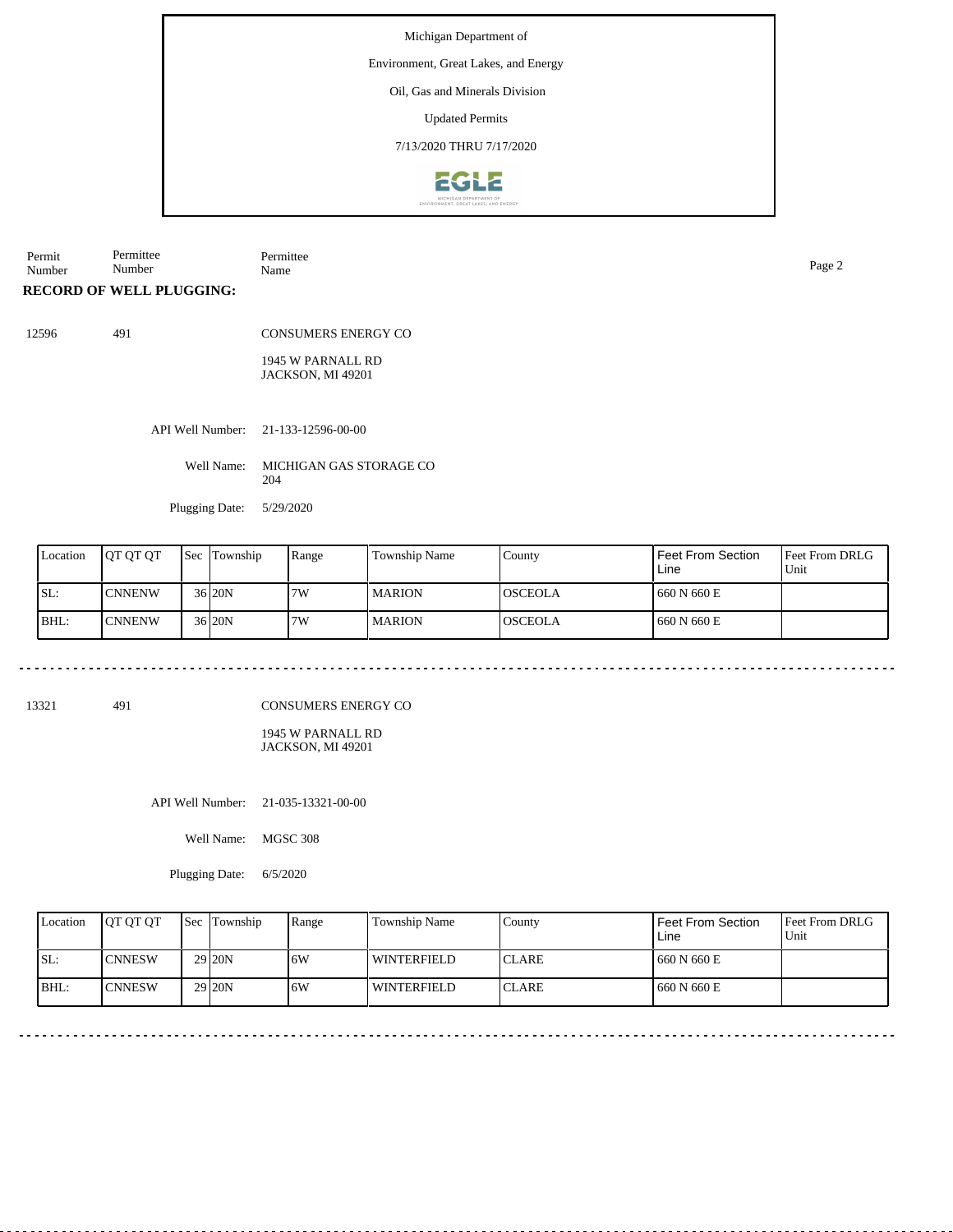Environment, Great Lakes, and Energy

### Oil, Gas and Minerals Division

Updated Permits

7/13/2020 THRU 7/17/2020



Permit Number Permittee Number

Permittee Name Page 3

15933 40 MUSKEGON DEVELOPMENT **COMPANY** 

> 1425 S MISSION RD MOUNT PLEASANT, MI 48858

API Well Number: 21-051-15933-00-00

Well Name: BILLINGS-STATE B-2

Plugging Date: 6/2/2020

| Location | <b>IOT OT OT</b> | Sec | Township           | Range | <b>Township Name</b> | County          | <b>Feet From Section</b><br>Line | <b>IFeet From DRLG</b><br>Unit |
|----------|------------------|-----|--------------------|-------|----------------------|-----------------|----------------------------------|--------------------------------|
| SL:      | <b>SWSWSW</b>    |     | 2117N              | 1E    | <b>BILLINGS</b>      | IGLADWIN        | 330 S 330 W                      | 1330 S 330 W                   |
| IBHL:    | Iswswsw          |     | $2$ <sub>17N</sub> | 1E    | <b>BILLINGS</b>      | <b>IGLADWIN</b> |                                  |                                |

23240 491

CONSUMERS ENERGY CO

1945 W PARNALL RD JACKSON, MI 49201

API Well Number: 21-005-23240-00-00

Well Name: CONSUMERS POWER CO 254

Plugging Date: 6/24/2020

| Location | <b>OT OT OT</b> | <b>Sec</b> Township | Range | Township Name   | Countv  | Feet From Section<br>Line | <b>Feet From DRLG</b><br>Unit |
|----------|-----------------|---------------------|-------|-----------------|---------|---------------------------|-------------------------------|
| ISL:     | <b>E2SENW</b>   | $14$ $4N$           | 14W   | l overisel      | ALLEGAN | 660 S 627 E               |                               |
| BHL:     | <b>IE2SENW</b>  | $14$ $4N$           | 14W   | <b>OVERISEL</b> | ALLEGAN |                           |                               |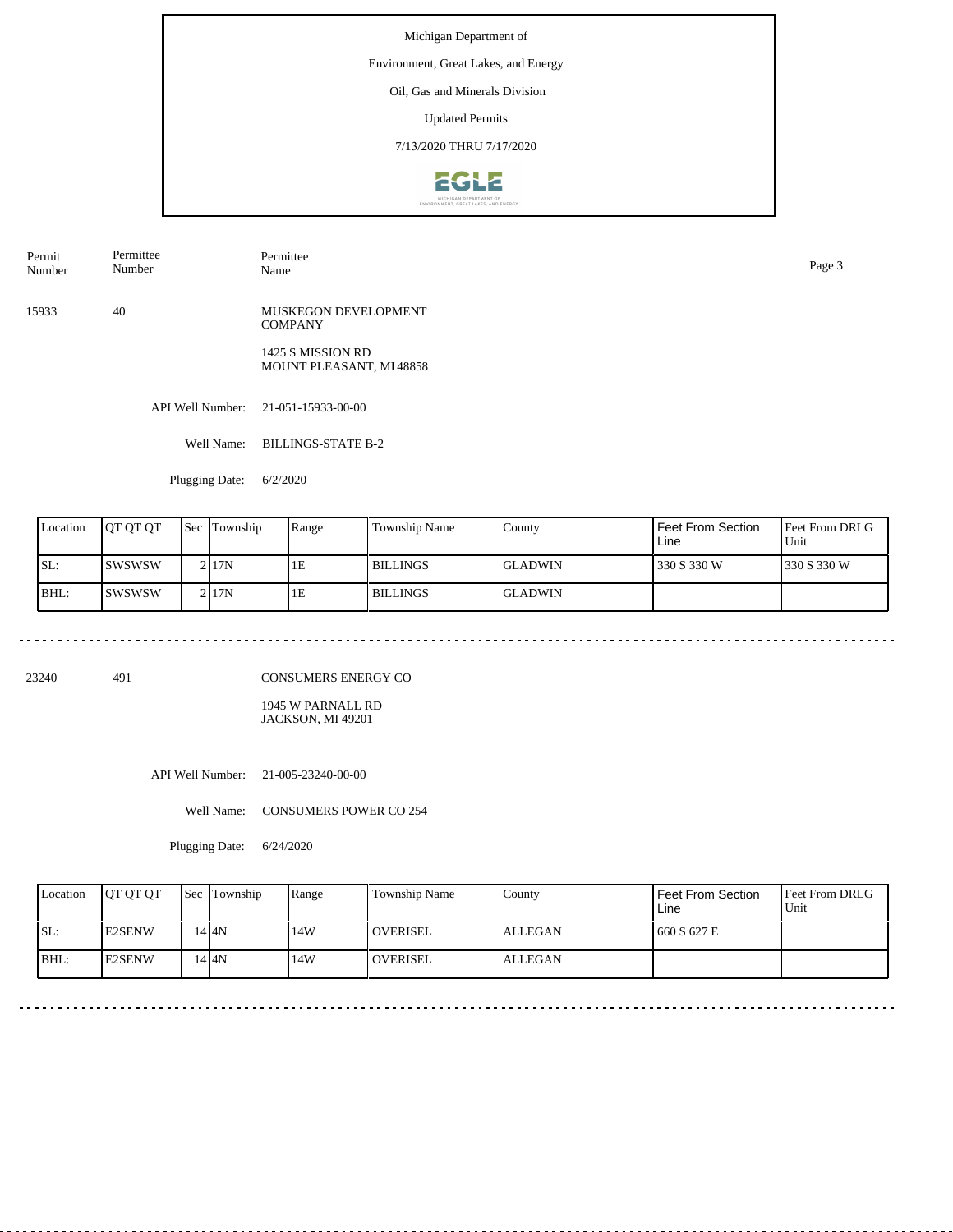Environment, Great Lakes, and Energy

### Oil, Gas and Minerals Division

Updated Permits

7/13/2020 THRU 7/17/2020



Permit Number Permittee Number

34492 40 MUSKEGON DEVELOPMENT **COMPANY** 

> 1425 S MISSION RD MOUNT PLEASANT, MI 48858

API Well Number: 21-051-34492-00-00

Well Name: MCCRANDALL 1B-2

Permittee

Plugging Date: 7/2/2020

| Location | <b>IOT OT OT</b> | <b>Sec Township</b> | Range | Township Name | County         | Feet From Section<br>Line | Feet From DRLG<br>Unit |
|----------|------------------|---------------------|-------|---------------|----------------|---------------------------|------------------------|
| SL:      | <b>CNSESW</b>    | 21 <sub>17</sub> N  | 1E    | l BILLINGS    | IGLADWIN       | 1658 S 690 E              | 1658 S 690 E           |
| BHL:     | <b>ICNSESW</b>   | 2117N               | 1E    | l BILLINGS    | <b>GLADWIN</b> |                           |                        |

42355 7772

LAMBDA ENERGY RESOURCES LLC 12012 Wickchester Suite 300 Houston, TX 77055 USA

API Well Number: 21-137-42355-00-00

Well Name: STATE CHESTER 1-28

True Vertical Depth: 6615

Plugging Date: 7/7/2020

|      | Location | <b>IOT OT OT</b> | <b>Sec Township</b> | Range | Township Name  | Countv         | <b>Feet From Section</b><br>Line | <b>Feet From DRLG</b><br>Unit |
|------|----------|------------------|---------------------|-------|----------------|----------------|----------------------------------|-------------------------------|
| ISL: |          | <b>ISWSESE</b>   | 21 <sub>29N</sub>   | 2W    | <b>CHESTER</b> | IOTSEGO        | 175 S 1053 E                     |                               |
| BHL: |          | <b>INESWNW</b>   | 28 <sub>129N</sub>  | 2W    | <b>CHESTER</b> | <b>IOTSEGO</b> | 1051 S 826 W                     | 1051 S 826 W                  |

Name Page 4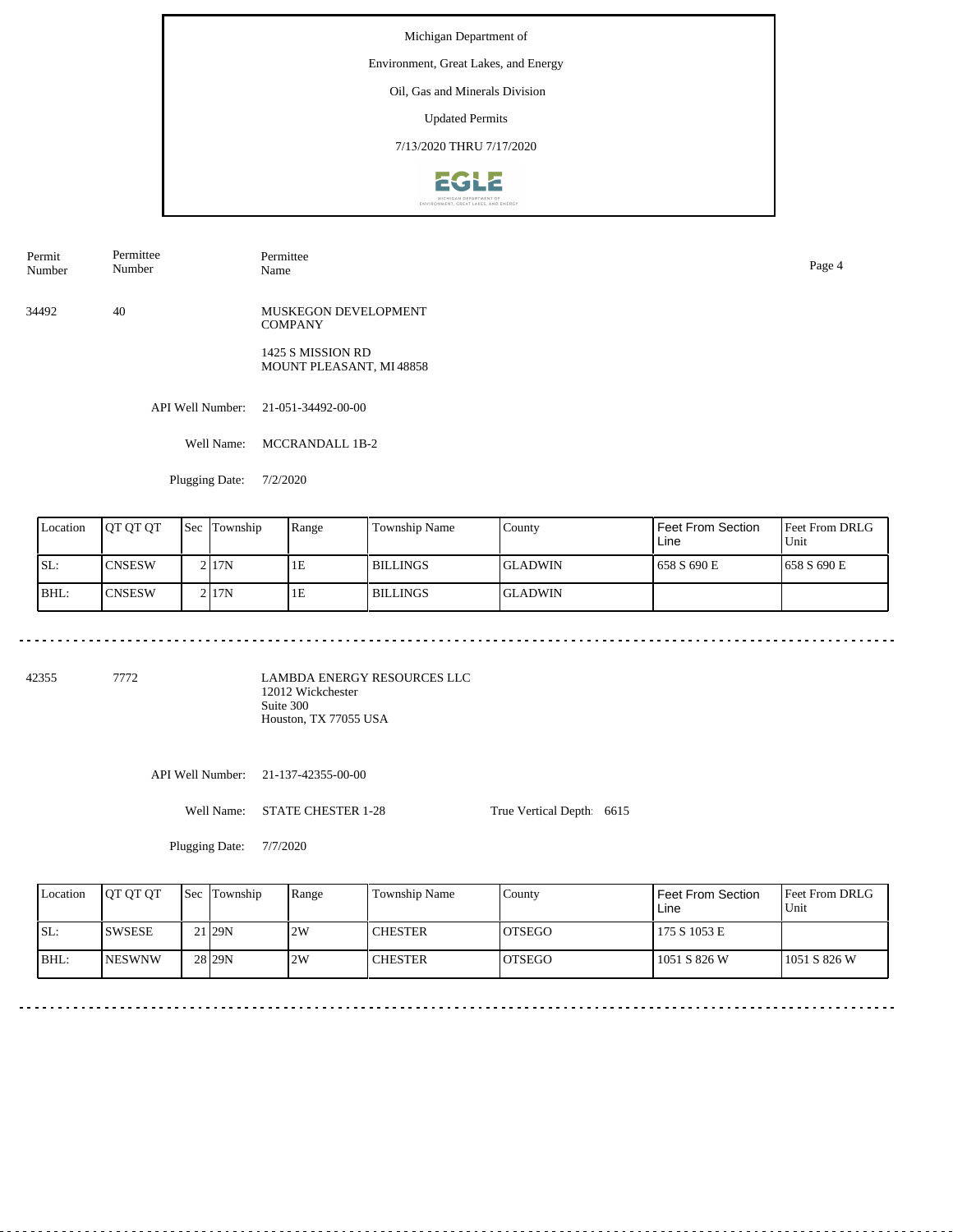Environment, Great Lakes, and Energy

Oil, Gas and Minerals Division

Updated Permits

7/13/2020 THRU 7/17/2020



Permit Number Permittee Number Permittee Name Page 5

### **APPLICATIONS TO CHANGE WELL STATUS:**

12719 491

CONSUMERS ENERGY CO

1945 W PARNALL RD JACKSON, MI 49201

API Well Number: 21-035-12719-00-00

Well Name: MICHIGAN GAS STORAGE CO 221

Approval Date: 7/14/2020

| Location | <b>JOT OT OT</b> | Sec | Township   | Range | Township Name | County        | Feet From Section<br>Line | <b>Feet From DRLG</b><br>Unit |
|----------|------------------|-----|------------|-------|---------------|---------------|---------------------------|-------------------------------|
| SL:      | <b>CNNESE</b>    |     | 32 20N     | 16W   | l winterfield | <b>ICLARE</b> | 660 N 660 E               |                               |
| BHL:     | <b>CNNESE</b>    |     | $32$ $20N$ | 16W   | l winterfield | <b>ICLARE</b> |                           |                               |

Proposed Rework: ACOWS to Underream Open Hole Comment: ACOWS to log, underream, install tubing, perf, stimulate, and ACOWS to Underream Open Hole Comment:

13133 491

CONSUMERS ENERGY CO

1945 W PARNALL RD JACKSON, MI 49201

API Well Number: 21-035-13133-00-00

Well Name: MICHIGAN GAS STORAGE CO 268

Approval Date: 7/14/2020

| Location | <b>IOT OT OT</b> | <b>Sec Township</b> | Range | Township Name | County        | <b>Feet From Section</b><br>Line | <b>Feet From DRLG</b><br>Unit |
|----------|------------------|---------------------|-------|---------------|---------------|----------------------------------|-------------------------------|
| SL:      | <b>ICNNENW</b>   | 3 I 19 N            | 16W   | REDDING       | <b>ICLARE</b> | 1660 N 660 E                     |                               |
| BHL:     | <b>CNNENW</b>    | 3 19N               | 16W   | REDDING       | <b>CLARE</b>  |                                  |                               |

ACOWS for Miscellaneous

Proposed Rework: ACOWS for Miscellaneous Comment: ACOWS to log, underream, perf, acidize, and perform monitor port work expires 7/14/21.

perform monitor port work expires on 7/14/21

<u>. . . . . . . . .</u>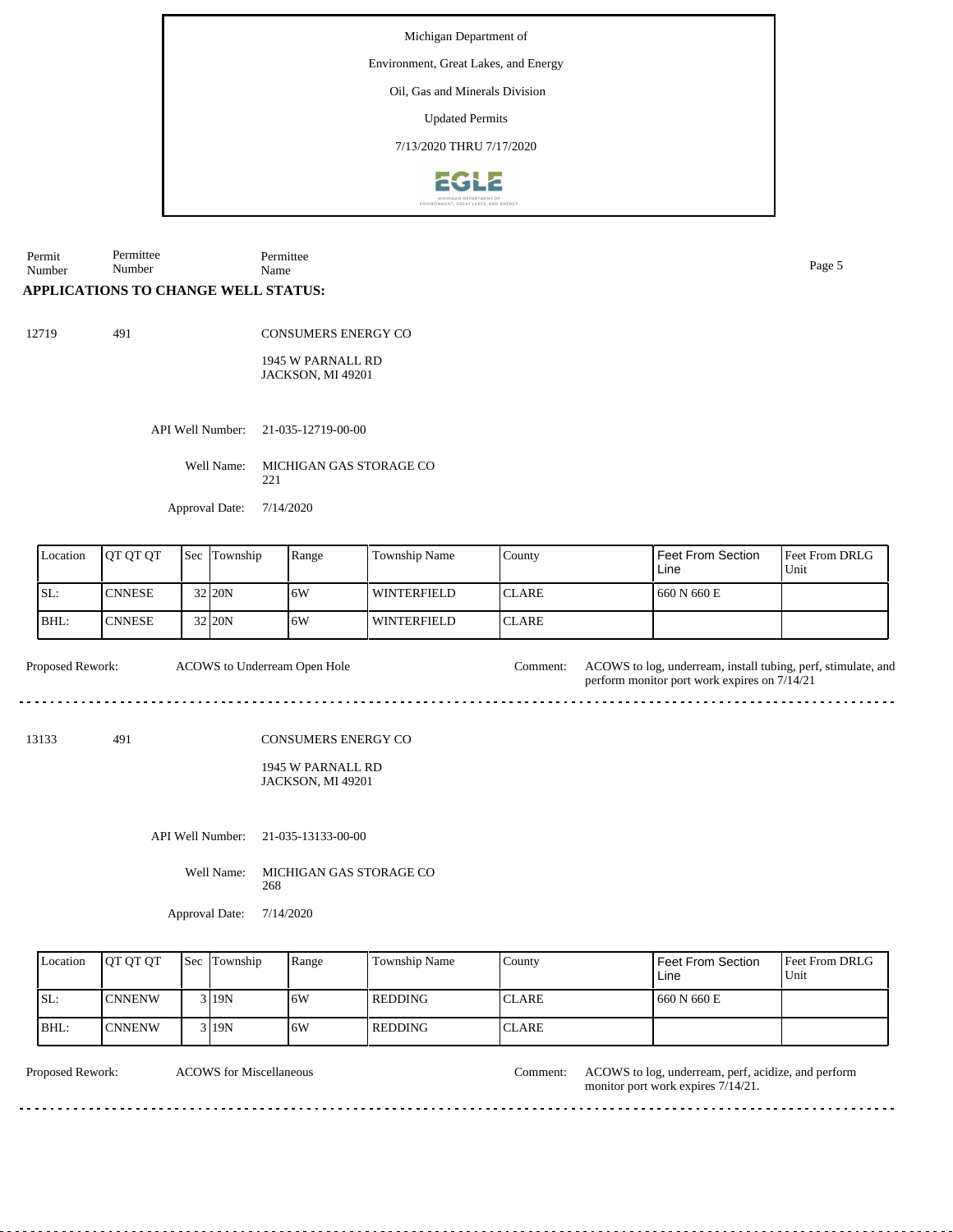Environment, Great Lakes, and Energy

# Oil, Gas and Minerals Division

Updated Permits

7/13/2020 THRU 7/17/2020



| Permit<br>Number | Permittee<br>Number | Permittee<br>Name                                                    | Page 6 |
|------------------|---------------------|----------------------------------------------------------------------|--------|
| 13277            | 491                 | <b>CONSUMERS ENERGY CO</b><br>1945 W PARNALL RD<br>JACKSON, MI 49201 |        |
|                  |                     | API Well Number: 21-035-13277-00-00                                  |        |

Well Name: MGSC 303

Approval Date: 7/14/2020

| Location | <b>IOT OT OT</b> | <b>Sec</b> Township | Range | <b>Township Name</b> | County        | <b>Feet From Section</b><br>Line | <b>Feet From DRLG</b><br>Unit |
|----------|------------------|---------------------|-------|----------------------|---------------|----------------------------------|-------------------------------|
| SL:      | ICNSWNE          | 33 20N              | 16W   | <b>WINTERFIELD</b>   | <b>ICLARE</b> | 660 S 660 W                      |                               |
| BHL:     | ICNSWNE          | 33 20N              | 16W   | l winterfield        | <b>ICLARE</b> |                                  |                               |

| <b>Proposed Rework:</b> | ACOWS to Underream Open Hole | Comment: | ACOWS to log, underream, install tubing, and perform<br>monitor port work expires on 7/14/21 |
|-------------------------|------------------------------|----------|----------------------------------------------------------------------------------------------|
|                         |                              |          |                                                                                              |

14174 491

CONSUMERS ENERGY CO

1945 W PARNALL RD JACKSON, MI 49201

API Well Number: 21-035-14174-00-00

Well Name: MICHIGAN GAS STORAGE CO 379

Approval Date: 7/15/2020

| Location | <b>OT OT OT</b> | <b>Sec Township</b> | Range | Township Name | County        | Feet From Section<br>Line | <b>Feet From DRLG</b><br>l Unit |
|----------|-----------------|---------------------|-------|---------------|---------------|---------------------------|---------------------------------|
| ISL:     | ICNNWSW         | 28 <sub>20N</sub>   | 16W   | l winterfield | <b>ICLARE</b> | 660 N 660 W               |                                 |
| BHL:     | ICNNWSW         | 28 20N              | 16W   | l winterfield | <b>CLARE</b>  |                           |                                 |

ACOWS to Underream Open Hole

Proposed Rework: ACOWS to Underream Open Hole Comment: ACOWS to log, underream, and perform monitor port work expires on 7/15/21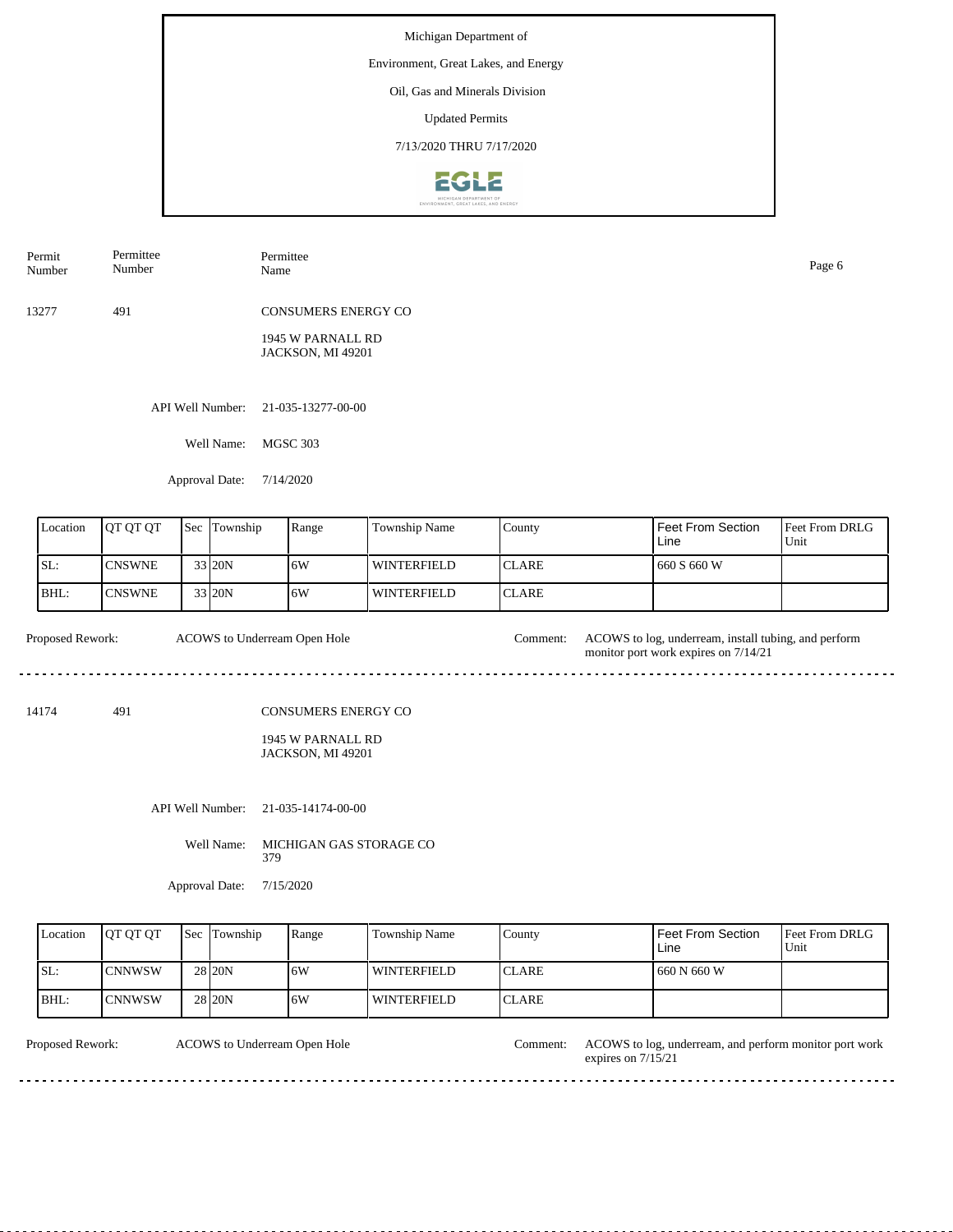Environment, Great Lakes, and Energy

# Oil, Gas and Minerals Division

Updated Permits

7/13/2020 THRU 7/17/2020



| Permit<br>Number | Permittee<br>Number | Permittee<br>Name                                                                                             | Page 7 |
|------------------|---------------------|---------------------------------------------------------------------------------------------------------------|--------|
| 38041            | 47                  | SUMMIT PETROLEUM COMPANY<br>LLC<br><b>102 WEST FRONT STREET</b><br><b>SUITE 200</b><br>TRAVERSE CITY, MI49684 |        |

API Well Number: 21-051-38041-00-00

Well Name: RICHARDSON 1-20

Approval Date: 7/13/2020

| Location | <b>IOT OT OT</b> | <b>Sec</b> | Township          | Range | <b>Township Name</b> | County          | I Feet From Section<br>Line | <b>Feet From DRLG</b><br>Unit |
|----------|------------------|------------|-------------------|-------|----------------------|-----------------|-----------------------------|-------------------------------|
| ISL:     | ISWSWSE.         |            | 20 <sub>17N</sub> | 2E    | <b>BENTLEY</b>       | <b>IGLADWIN</b> | 330 S 430 W                 | 330 S 430 W                   |
| IBHL:    | ISWSWSE.         |            | 20 <sub>17N</sub> | 2E    | <b>BENTLEY</b>       | <b>IGLADWIN</b> |                             |                               |

Proposed Rework: ACOWS to Commingle Producing Formations Comment: ACOWS to perf and stimulate the Dundee Fm, producing it along with the Detroit RIver / Richfield currently in production. ACOWS to Commingle Producing Formations

47344 6461 RIVIERA OPERATING LLC

600 TRAVIS STREET SUITE 1700 HOUSTON, TX 77002

API Well Number: 21-009-47344-00-00

Well Name: MANCELONA I D3-18

Approval Date: 7/13/2020

| Location | <b>IOT OT OT</b> | <b>Sec Township</b> | Range | Township Name     | County         | Feet From Section<br>Line | <b>IFeet From DRLG</b><br>l Unit |
|----------|------------------|---------------------|-------|-------------------|----------------|---------------------------|----------------------------------|
| SL:      | <b>ISESWSE</b>   | 18 29N              | .5W   | <b>IMANCELONA</b> | <b>JANTRIM</b> | 400 S 990 W               | 1400 S 330 E                     |
| BHL:     | ISESWSE          | 18 29 N             | .5W   | <b>IMANCELONA</b> | <b>JANTRIM</b> |                           |                                  |

Proposed Rework: Temporarily Abandoned Comment: ACOWS for TA expires on 7/13/21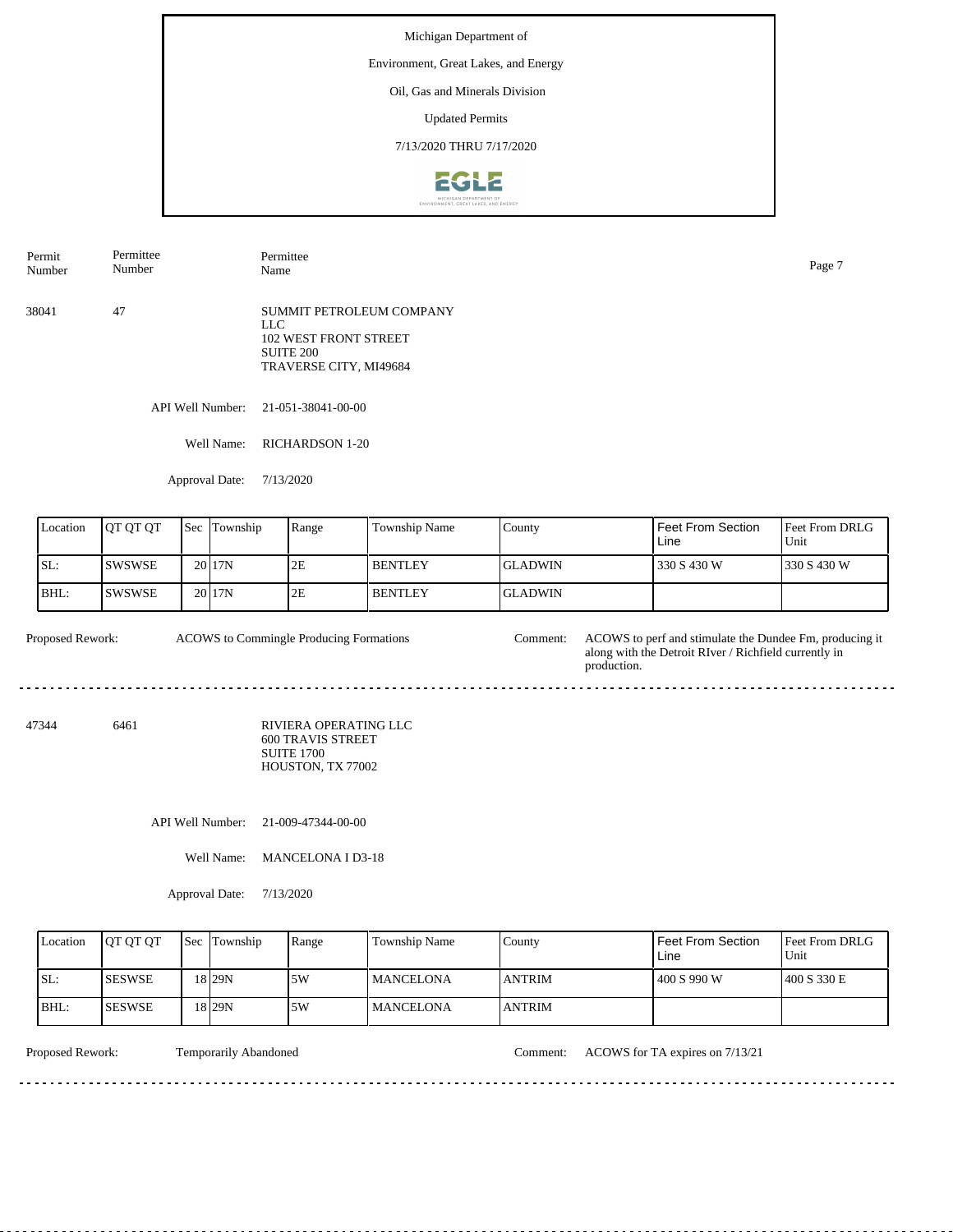Environment, Great Lakes, and Energy

### Oil, Gas and Minerals Division

Updated Permits

7/13/2020 THRU 7/17/2020



Permit Number Permittee Number

Permittee Name Page 8

52157 6371 BREITBURN OPERATING LIMITED PARTNERSHIP 1111 BAGBY STREET, SUITE 1600

HOUSTON, TX 77002

API Well Number: 21-137-52157-00-00

Well Name: FONTINALIS CLUB D1-17

Approval Date: 7/15/2020

| Location | <b>IOT OT OT</b> | 'Sec | Township  | Range | Township Name | County         | Feet From Section<br>Line | <b>Feet From DRLG</b><br>Unit |
|----------|------------------|------|-----------|-------|---------------|----------------|---------------------------|-------------------------------|
| ISL:     | ISWSWSW          |      | 17 I 32 N | 2W    | I CORWITH     | <b>IOTSEGO</b> | 330 S 415 W               | 1330 S 415 W                  |
| IBHL:    | Iswswsw          |      | 17 32N    | 2W    | CORWITH       | <b>IOTSEGO</b> |                           |                               |

 $- - - - - -$ 

Proposed Rework: Temporarily Abandoned Comment: ACOWS for TA expires on  $7/15/21$ 

52821 6371

BREITBURN OPERATING LIMITED PARTNERSHIP 1111 BAGBY STREET, SUITE 1600

HOUSTON, TX 77002

API Well Number: 21-137-52821-00-00

Well Name: FONTINALIS CLUB A4-24

Approval Date: 7/15/2020

| Location | <b>IOT OT OT</b> | <b>Sec Township</b> | Range | Township Name  | County        | Feet From Section<br>Line | <b>Feet From DRLG</b><br>Unit |
|----------|------------------|---------------------|-------|----------------|---------------|---------------------------|-------------------------------|
| ISL:     | <b>INWNENE</b>   | 24 32N              | 3W    | <b>CORWITH</b> | IOTSEGO       | 330 N 990 E               | 330 N 990 E                   |
| IBHL:    | <b>INWNENE</b>   | 24 <sub>32N</sub>   | 3W    | <b>CORWITH</b> | <b>OTSEGO</b> |                           |                               |

<u>. . . . . . . .</u>

Proposed Rework: Temporarily Abandoned Comment: ACOWS for TA expires on 7/15/21

. . . . . . . . . . . . . . . . . . . .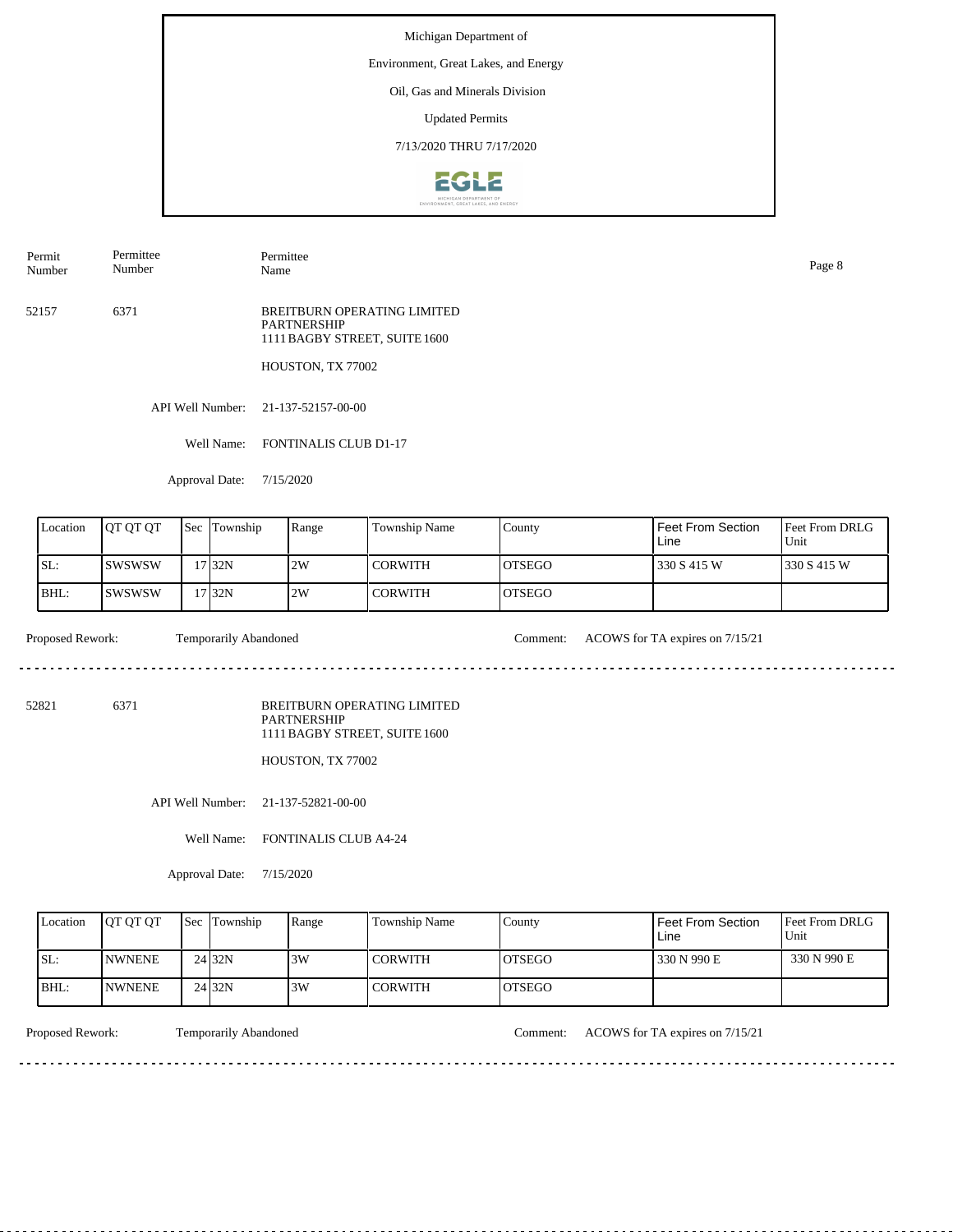#### Environment, Great Lakes, and Energy

### Oil, Gas and Minerals Division

Updated Permits

7/13/2020 THRU 7/17/2020



Permit Number Permittee Number

Permittee Name Page 9

53083 6371 BREITBURN OPERATING LIMITED PARTNERSHIP 1111 BAGBY STREET, SUITE 1600

HOUSTON, TX 77002

API Well Number: 21-137-53083-00-00

Well Name: FONTINALIS CLUB A2-18

Approval Date: 7/15/2020

| Location | <b>IOT OT OT</b> | 'Sec | Township | Range | Township Name | County         | Feet From Section<br>Line | <b>IFeet From DRLG</b><br>Unit |
|----------|------------------|------|----------|-------|---------------|----------------|---------------------------|--------------------------------|
| SL:      | <b>INENENW</b>   |      | 18 32 N  | 2W    | I CORWITH     | IOTSEGO        | 330 N 2630 W              | 330 N 2630 W                   |
| BHL:     | <b>INENENW</b>   |      | 18 32N   | 2W    | I CORWITH     | <b>IOTSEGO</b> |                           |                                |

Proposed Rework: Temporarily Abandoned Comment: ACOWS for TA expires on  $7/15/21$ 

 $\mathcal{L}^{\mathcal{L}}\left( \mathcal{L}^{\mathcal{L}}\left( \mathcal{L}^{\mathcal{L}}\right) \right) =\mathcal{L}^{\mathcal{L}}\left( \mathcal{L}^{\mathcal{L}}\right)$ 

<u>. . . . . . . . . . .</u>

53084 6371

BREITBURN OPERATING LIMITED PARTNERSHIP 1111 BAGBY STREET, SUITE 1600

HOUSTON, TX 77002

API Well Number: 21-137-53084-00-00

Well Name: FONTINALIS CLUB A1-18

Approval Date: 7/15/2020

| Location | <b>IOT OT OT</b> | <b>Sec Township</b> | Range | Township Name  | County         | Feet From Section<br>∟ine | <b>Feet From DRLG</b><br>Unit |
|----------|------------------|---------------------|-------|----------------|----------------|---------------------------|-------------------------------|
| ISL:     | <b>INWNWNW</b>   | 18 <sub>32N</sub>   | 2W    | <b>CORWITH</b> | IOTSEGO        | 534 N 330 W               | 534 N 330 W                   |
| BHL:     | <b>INWNWNW</b>   | 18 <sub>32N</sub>   | 2W    | <b>CORWITH</b> | <b>IOTSEGO</b> |                           |                               |

<u>. . . . . . . .</u>

Proposed Rework: Temporarily Abandoned Comment: ACOWS for TA expires on 7/15/21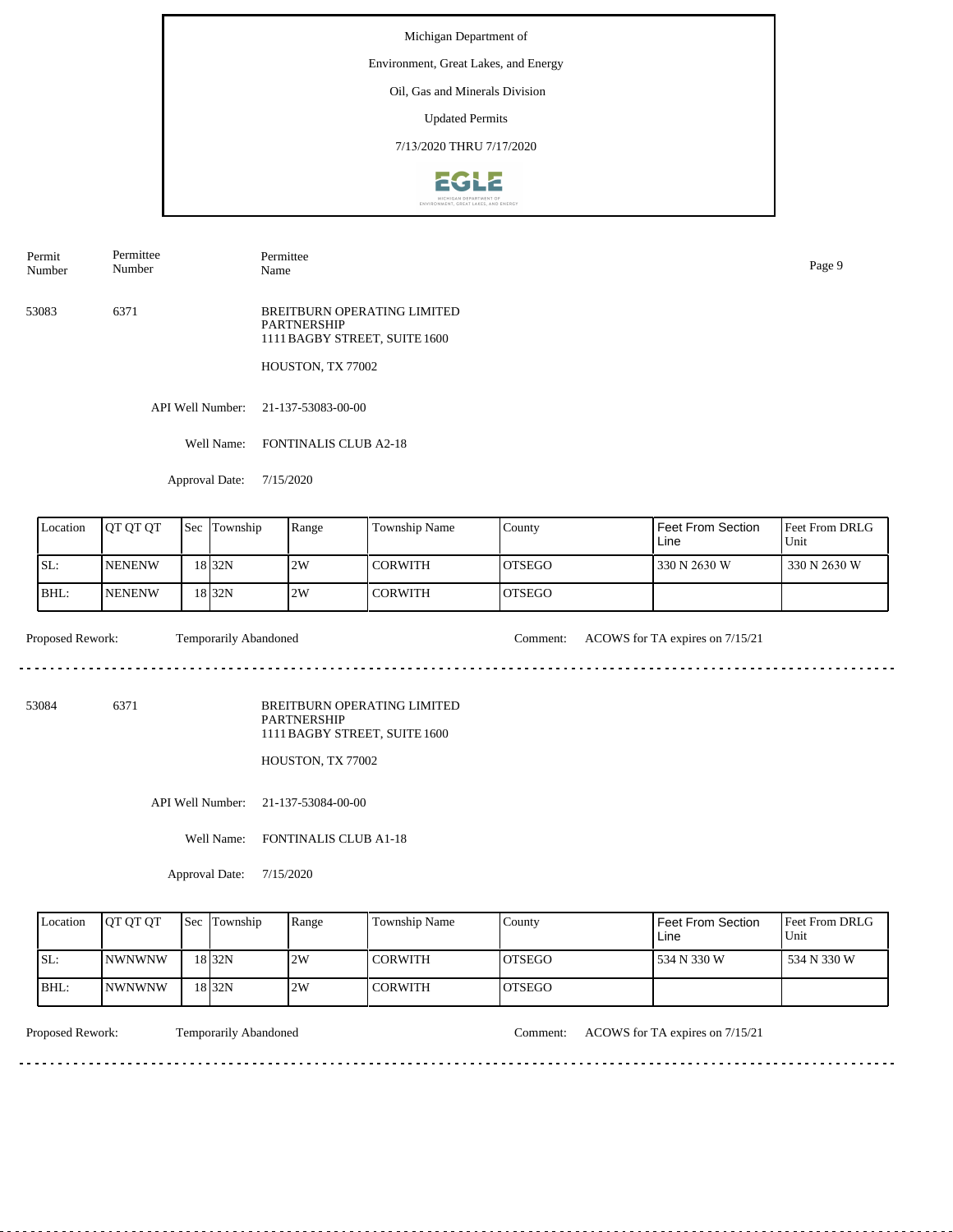#### Environment, Great Lakes, and Energy

### Oil, Gas and Minerals Division

Updated Permits

7/13/2020 THRU 7/17/2020



Permit Number Permittee Number

Permittee Name Page 10

53523 6371 BREITBURN OPERATING LIMITED PARTNERSHIP 1111 BAGBY STREET, SUITE 1600

HOUSTON, TX 77002

API Well Number: 21-137-53523-00-00

Well Name: FONTINALIS CLUB C1-18

Approval Date: 7/15/2020

| Location | <b>IOT OT OT</b> | l Sec | Township          | Range | <b>Township Name</b> | County         | Feet From Section<br>Line | <b>Feet From DRLG</b><br>Unit |
|----------|------------------|-------|-------------------|-------|----------------------|----------------|---------------------------|-------------------------------|
| ISL:     | INWNWSW          |       | 18 <sub>32N</sub> | 2W    | I CORWITH            | <b>IOTSEGO</b> | 2356 S 330 W              | 1012 S 330 W                  |
| $IBHL$ : | INWNWSW          |       | 18 <sub>32N</sub> | 2W    | CORWITH              | <b>IOTSEGO</b> |                           |                               |

 $\omega_{\rm c} = \omega_{\rm c} = \omega_{\rm c} = \omega_{\rm c}$ 

Proposed Rework: Temporarily Abandoned Comment: ACOWS for TA expires on  $7/15/21$ 

59996 104

WEST BAY EXPLORATION COMPANY

13685 S WEST BAYSHORE DR TRAVERSE CITY, MI49684

API Well Number: 21-075-59996-00-00

Well Name: WEST BAY 1-22

Approval Date: 6/29/2020

| Location | <b>OT OT OT</b> |                   | <b>Sec Township</b> | Range | <b>Township Name</b> | County         | Feet From Section<br>∟ine | <b>Feet From DRLG</b><br>Unit |
|----------|-----------------|-------------------|---------------------|-------|----------------------|----------------|---------------------------|-------------------------------|
| ISL:     | <b>INWSESW</b>  | 22 <sub>14S</sub> |                     | 2E    | <i>NORVELL</i>       | <b>JACKSON</b> | 750 S 1400 W              | 1567 N 575 E                  |
| BHL:     | <b>INWSESW</b>  | 22 <sub>14S</sub> |                     | 2E    | <i>NORVELL</i>       | <b>JACKSON</b> |                           |                               |

<u>. . . . . . . . . . .</u>

ACOWS to Continue Drilling - HDH

Proposed Rework: ACOWS to Continue Drilling - HDH Comment: ACOWS to plugback and drill horizontal for pooling in Trenton unit expires on 6/29/21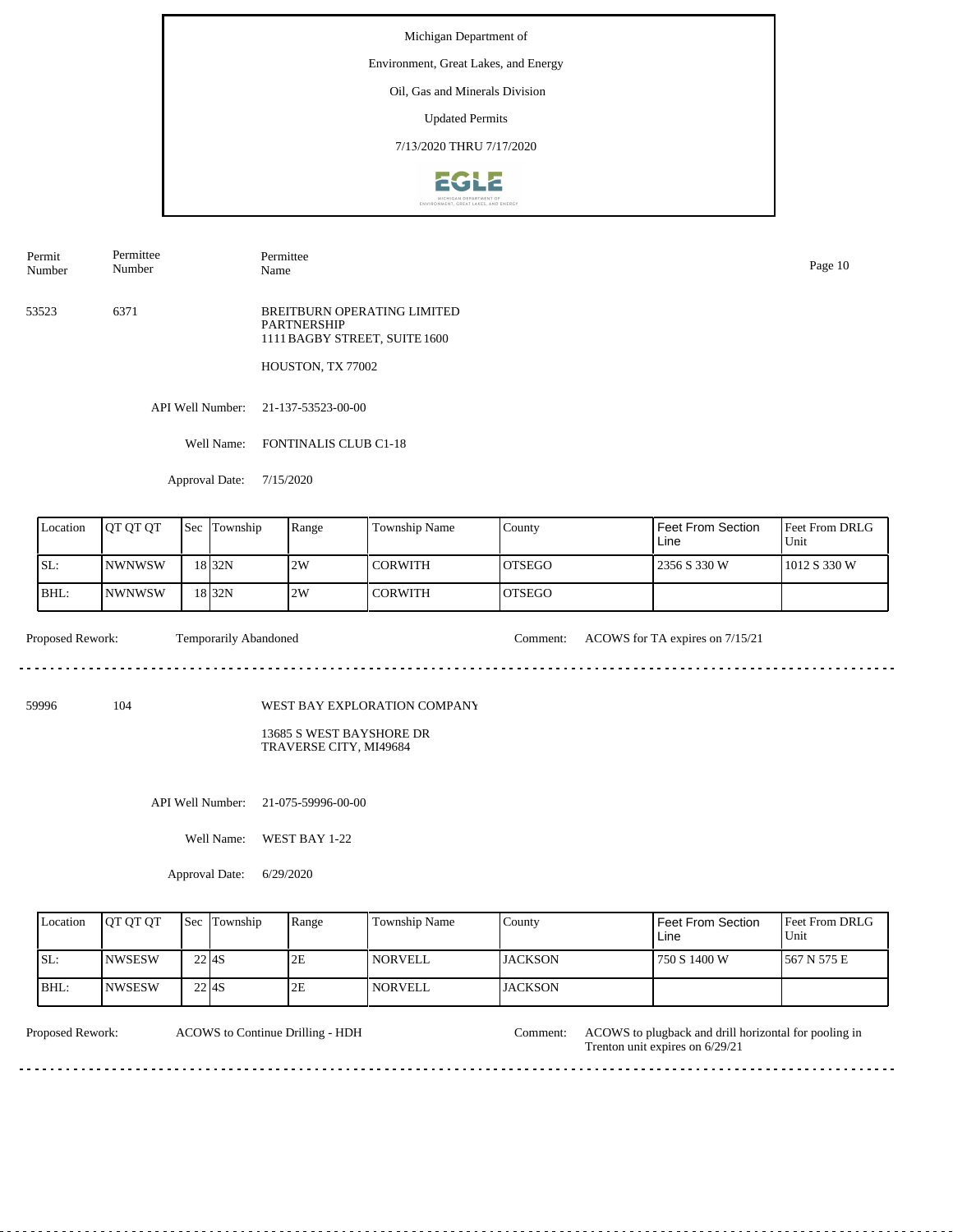#### Environment, Great Lakes, and Energy

# Oil, Gas and Minerals Division

Updated Permits

7/13/2020 THRU 7/17/2020



Permit Number Permittee Number

Permittee Name Page 11

60002 7739

LAYLINE OIL AND GAS LLC 820 GESSNER ROAD, SUITE 1145

HOUSTON, TX 77024 USA

API Well Number: 21-107-40215-01-00

Well Name: STATE MECOSTA & ALBER 1-23A True Vertical Depth: 8680

Approval Date: 7/8/2020

| Location | <b>OT OT OT</b> | <b>Sec</b> | Township | Range | Township Name  | County          | Feet From Section<br>Line | <b>Feet From DRLG</b><br>Unit |
|----------|-----------------|------------|----------|-------|----------------|-----------------|---------------------------|-------------------------------|
| ISL:     | <b>ISESWSW</b>  |            | 23114N   | 10W   | <b>MECOSTA</b> | <b>IMECOSTA</b> | 1611 S 1143 W             |                               |
| BHL:     | <b>SWNWSE</b>   |            | $23$ 14N | 10W   | <b>MECOSTA</b> | <b>IMECOSTA</b> | 1599 S 2407 E             | 1599 S 2407 E                 |

| Proposed Rework: | <b>ACOWS</b> for Miscellaneous | Comment: | ACOWS to plugback and perf upper PDC zone F/8292' T/<br>8302' MD expires on 7/8/21 |
|------------------|--------------------------------|----------|------------------------------------------------------------------------------------|
|                  |                                |          |                                                                                    |

60077 104

WEST BAY EXPLORATION COMPANY

13685 S WEST BAYSHORE DR TRAVERSE CITY, MI49684

API Well Number: 21-075-60077-00-00

Well Name: HAYSTEAD 2-9

Approval Date: 6/29/2020

| Location | <b>IOT OT OT</b> | <b>Sec</b> Township | Range | <b>Township Name</b> | County          | Feet From Section<br>Line | <b>Feet From DRLG</b><br>Unit |
|----------|------------------|---------------------|-------|----------------------|-----------------|---------------------------|-------------------------------|
| ISL:     | <b>INESENW</b>   | 9 I 4 S             | 2E    | <b>NORVELL</b>       | <b>IJACKSON</b> | 1650 N 2293 W             | 1332 N 330 E                  |
| BHL:     | <b>INESENW</b>   | 9 4S                | 2E    | NORVELL              | <b>JACKSON</b>  |                           |                               |

<u>. . . . . . . . .</u>

ACOWS to Continue Drilling - HDH

Proposed Rework: ACOWS to Continue Drilling - HDH Comment: ACOWS to plugback, mill new window, drill HD, stimulate, swab and test new zone in upper Trenton expires on 6/29/21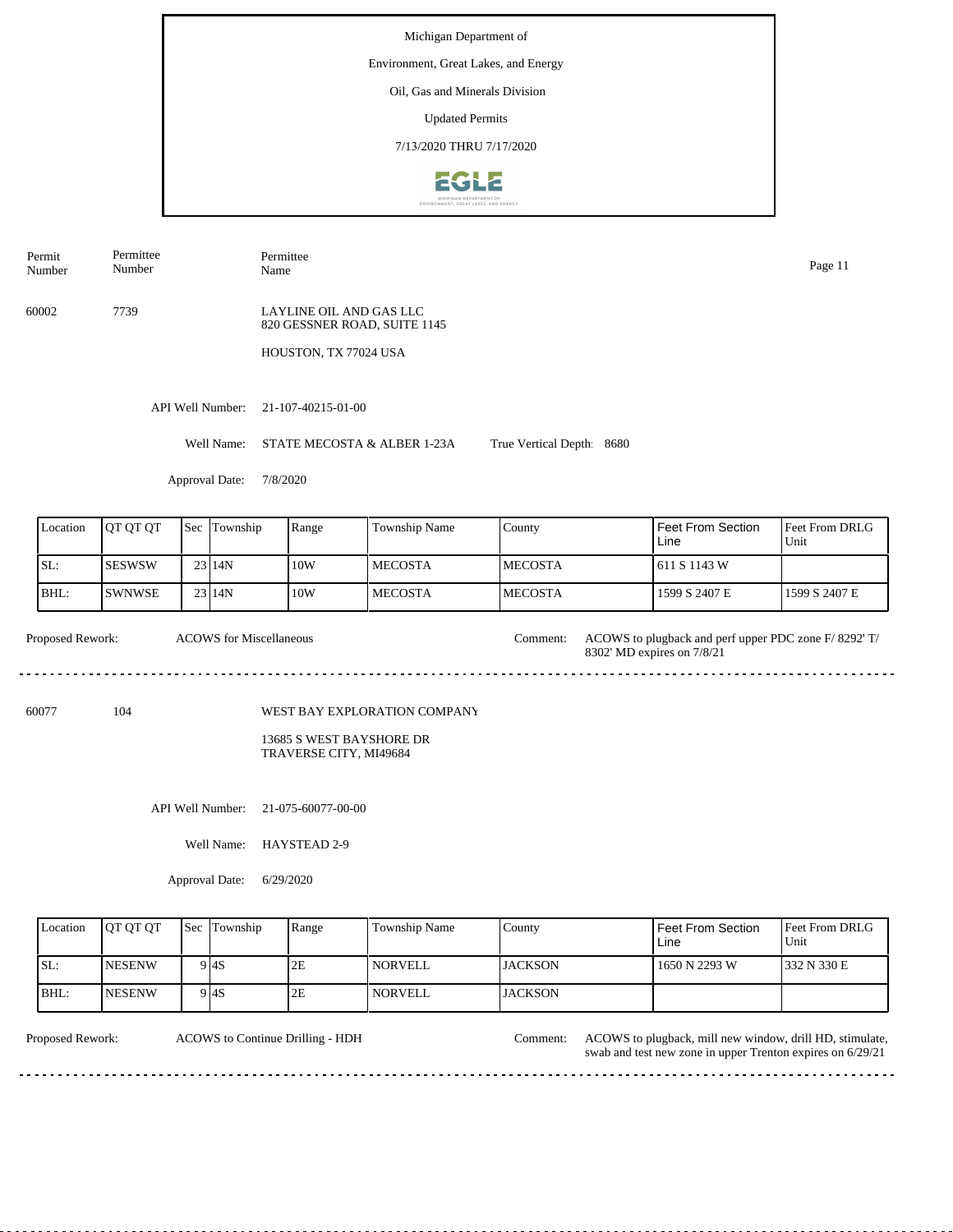Environment, Great Lakes, and Energy

### Oil, Gas and Minerals Division

Updated Permits

7/13/2020 THRU 7/17/2020



API Well Number: 21-025-62015-01-00 61461 5320 SAVOY ENERGY LP 920 HASTINGS STREET, SUITE A PO BOX 1560 TRAVERSE CITY, MI49685-1560 Permit Number Permittee Number Permittee Name Page 12

Well Name: RENSHAW 1-24A

True Vertical Depth: 3775

Approval Date: 6/29/2020

| Location | <b>JOT OT OT</b> |           | <b>Sec Township</b> | Range | <b>Township Name</b> | County           | Feet From Section<br>Line | <b>Feet From DRLG</b><br>Unit |
|----------|------------------|-----------|---------------------|-------|----------------------|------------------|---------------------------|-------------------------------|
| SL:      | <b>I</b> SENESW  | 24 I 4 S  |                     | 8W    | <b>ATHENS</b>        | ICALHOUN         | 1647 S 2587 W             |                               |
| IBHL:    | <b>INESWSE</b>   | $24$ $4S$ |                     | 8W    | <b>ATHENS</b>        | <b>I</b> CALHOUN | 1132 S 1864 E             | 1132 S 536 E                  |

Proposed Rework: ACOWS to Continue Drilling - HDH Comment: ACOWS to plugback, mill a window, and drill HD in the ACOWS to Continue Drilling - HDH Comment: upper trenton expires on 6/29/21 

9241 491

CONSUMERS ENERGY CO

1945 W PARNALL RD JACKSON, MI 49201

API Well Number: 21-035-09241-00-00

Well Name: M G S C 605

Approval Date: 7/14/2020

| Location | <b>IOT OT OT</b> | <b>Sec</b> Township | Range | Township Name | County        | Feet From Section<br>Line | Feet From DRLG<br>Unit |
|----------|------------------|---------------------|-------|---------------|---------------|---------------------------|------------------------|
| SL:      | <b>CNSW</b>      | $30$  20N           | 16W   | l winterfield | <b>ICLARE</b> | 1320 S 1320 W             |                        |
| BHL:     |                  | 30 <sub>120</sub> N | ا 6W  | l winterfield | <b>ICLARE</b> |                           |                        |

<u>. . . . . . . . . . .</u>

ACOWS to Perforate and Test Current Formation

Proposed Rework: ACOWS to Perforate and Test Current Formation Comment: ACOWS to log, perforate, stimulate, and perform monitor port work expires on 7/14/21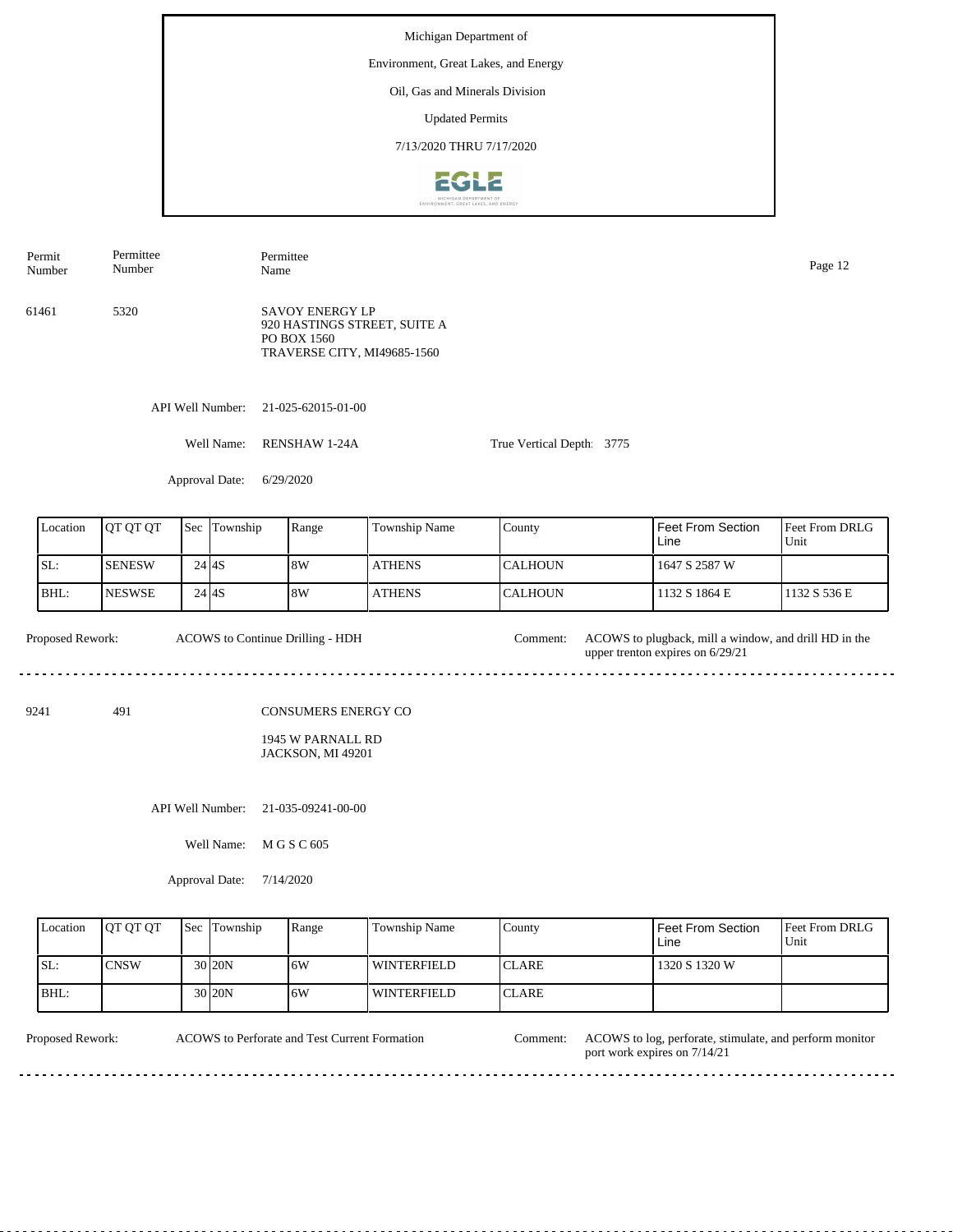Environment, Great Lakes, and Energy

# Oil, Gas and Minerals Division

Updated Permits

7/13/2020 THRU 7/17/2020



| Permit<br>Number | Permittee<br>Number | Permittee<br>Name                      | Page 13 |
|------------------|---------------------|----------------------------------------|---------|
| 9319             | 491                 | <b>CONSUMERS ENERGY CO</b>             |         |
|                  |                     | 1945 W PARNALL RD<br>JACKSON, MI 49201 |         |
|                  |                     |                                        |         |
|                  |                     | API Well Number: 21-035-09319-00-00    |         |

Well Name: M G S C 726

Approval Date: 7/14/2020

| Location | <b>IOT OT OT</b> | <b>Sec Township</b> | Range | <b>Township Name</b> | County        | l Feet From Section<br>Line | <b>Feet From DRLG</b><br>Unit |
|----------|------------------|---------------------|-------|----------------------|---------------|-----------------------------|-------------------------------|
| SL:      | <b>CNSW</b>      | 16 I 20 N           | 5W    | I SUMMERFIELD        | <b>ICLARE</b> | 1320 S 1320 W               |                               |
| IBHL:    |                  | 16 20N              | 5W    | <b>SUMMERFIELD</b>   | <b>ICLARE</b> |                             |                               |

| Proposed Rework: | ACOWS to Underream Open Hole | Comment: | ACOWS to log, underream, set tubing, and perform monitor<br>port work expires 7/14/21 |
|------------------|------------------------------|----------|---------------------------------------------------------------------------------------|
|                  |                              |          |                                                                                       |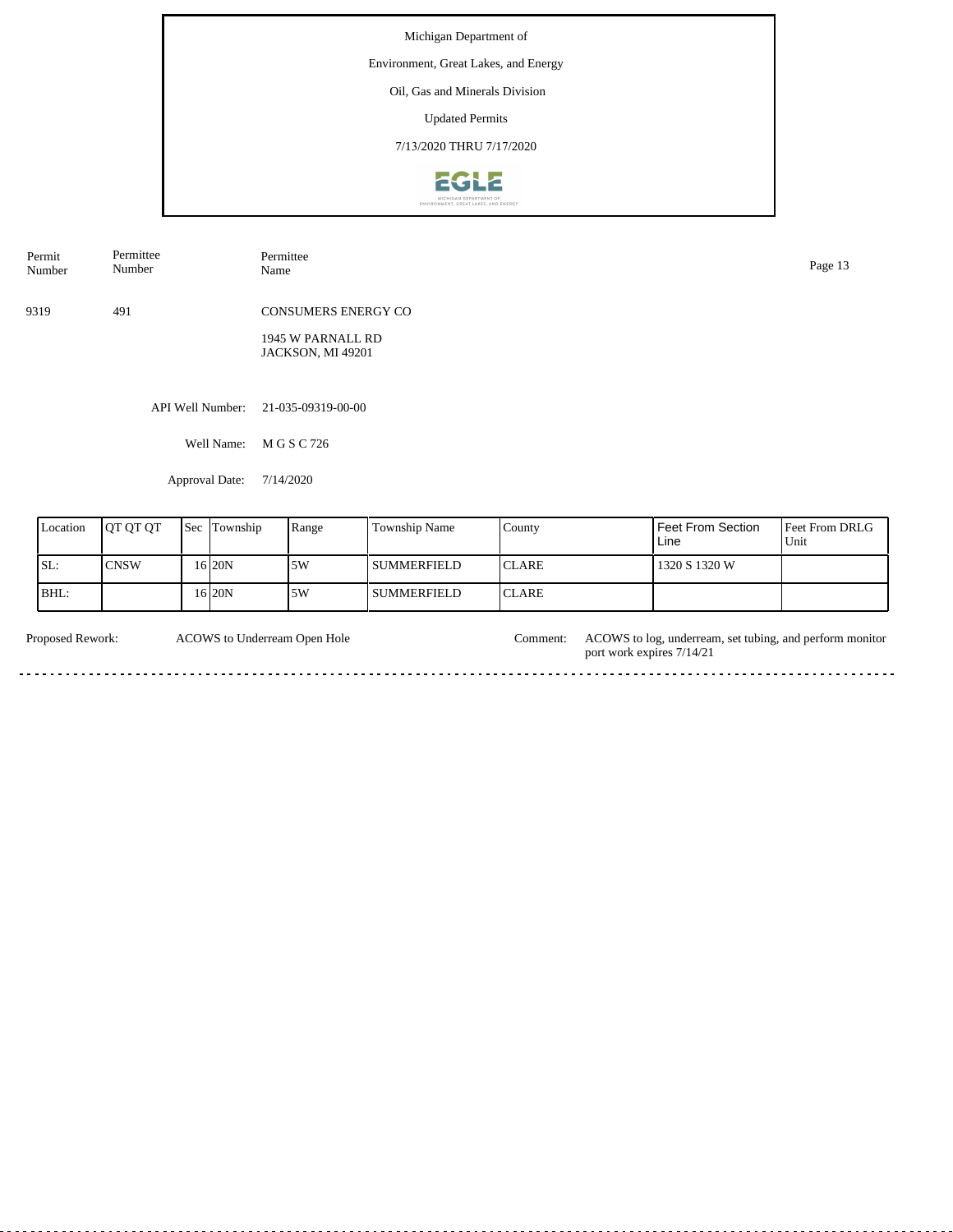Environment, Great Lakes, and Energy

### Oil, Gas and Minerals Division

Updated Permits

7/13/2020 THRU 7/17/2020



Permit Number Permittee Number Permittee Name Page 14

### **RECORD OF CHANGE OF WELL STATUS:**

10242 491

CONSUMERS ENERGY CO

1945 W PARNALL RD JACKSON, MI 49201

API Well Number: 21-035-10242-00-00

Well Name: MICH GAS STORAGE 711

Change Date: 7/8/2020

| Location | <b>IOT OT OT</b> | <b>Sec Township</b> | Range | Township Name      | County        | l Feet From Section<br>Line | <b>Feet From DRLG</b><br>Unit |
|----------|------------------|---------------------|-------|--------------------|---------------|-----------------------------|-------------------------------|
| ISL:     | <b>CNSE</b>      | 120N                | 16W   | <b>WINTERFIELD</b> | <b>ICLARE</b> | 1320 S 1320 W               |                               |
| BHL:     |                  | 120N                | 16W   | <b>WINTERFIELD</b> | ICLARE        |                             |                               |

Proposed Rework: Reworked to Underreamed Open Hole Comment: RCOWS to log, underream, spot acid, perf, set tubing, and work on monitor port Reworked to Underreamed Open Hole

13455 491

CONSUMERS ENERGY CO

#### 1945 W PARNALL RD JACKSON, MI 49201

API Well Number: 21-035-13455-00-00

Well Name: MICHIGAN GAS STORAGE CO 334

Change Date: 6/29/2020

 $\ddotsc$ 

| Location | <b>OT OT OT</b> | <b>Sec Township</b> | Range | <b>Township Name</b> | Countv        | l Feet From Section<br>Line | <b>Feet From DRLG</b><br>Unit |
|----------|-----------------|---------------------|-------|----------------------|---------------|-----------------------------|-------------------------------|
| ISL:     | <b>ICNSENW</b>  | 31 20N              | .6W   | WINTERFIELD          | <b>CLARE</b>  | 660 S 660 E                 |                               |
| IBHL:    | <b>ICNSENW</b>  | 31 <sub>120</sub> N | 6W    | <b>WINTERFIELD</b>   | <b>ICLARE</b> |                             |                               |

<u>. . . . . . . . .</u>

Reworked to Underreamed Open Hole

Proposed Rework: Reworked to Underreamed Open Hole Comment: RCOWS to Log, Underream, Install Tubing, and perform monitor port work.

 $\frac{1}{2}$  .  $\frac{1}{2}$  .  $\frac{1}{2}$  .  $\frac{1}{2}$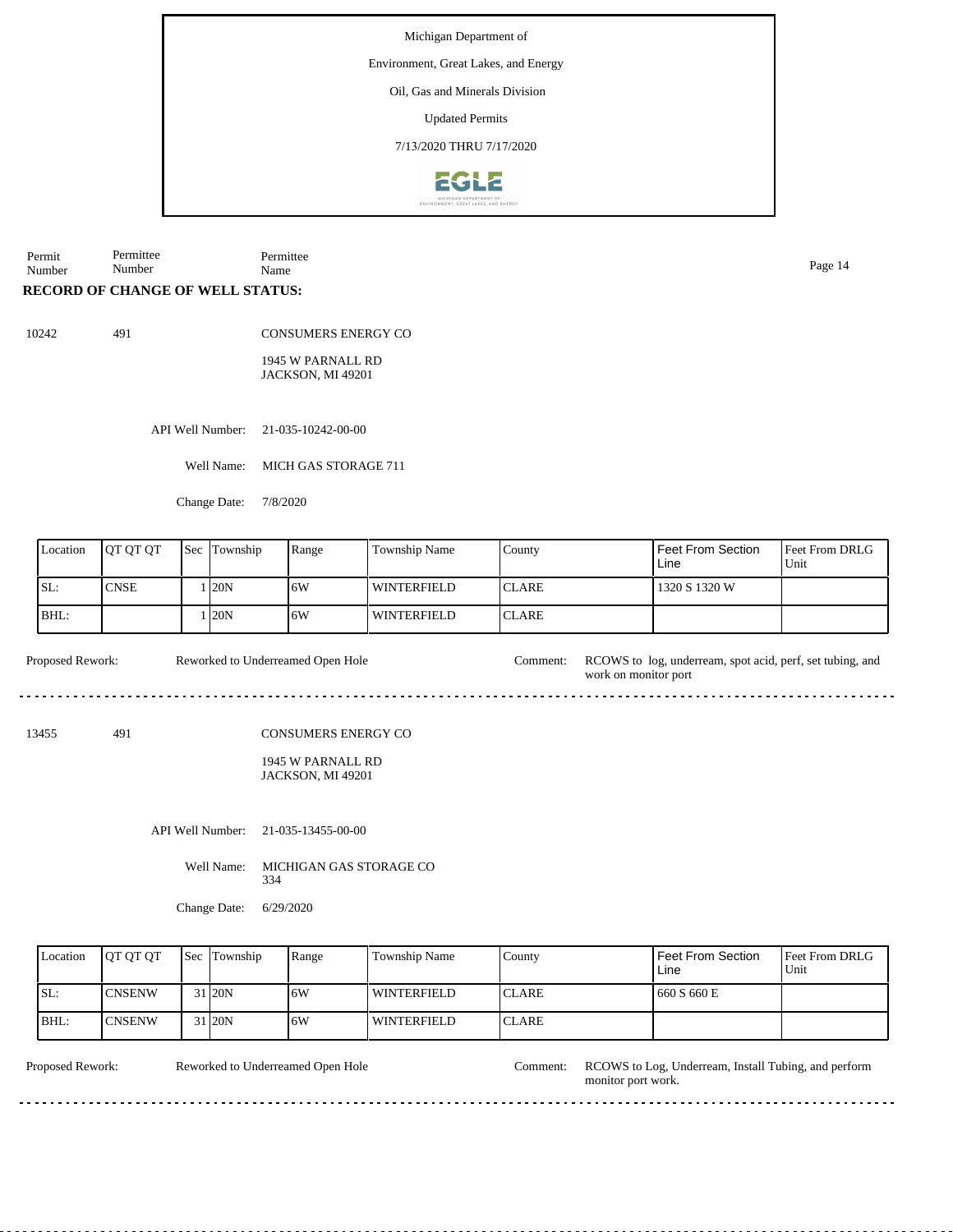Environment, Great Lakes, and Energy

# Oil, Gas and Minerals Division

Updated Permits

7/13/2020 THRU 7/17/2020



61247 6366 MAVERICK EXPLORATION AND PRODUCTION INC 3301 VETERANS DR STE 107 TRAVERSE CITY, MI49684 Permit Number Permittee Number Permittee Name Page 15

API Well Number: 21-055-32543-02-00

Well Name: CUNNINGHAM & STATE PARADISE 1-27A

True Vertical Depth: 6525

Change Date: 8/25/2017

| Location | IOT OT OT | <b>Sec Township</b> | Range | Township Name | County                 | l Feet From Section.<br>Line | <b>IFeet From DRLG</b><br>Unit |
|----------|-----------|---------------------|-------|---------------|------------------------|------------------------------|--------------------------------|
| 'SL:     | ISWNWSW   | 27 26 N             | 10W   | PARADISE      | <b>IGRAND TRAVERSE</b> | 1966 S 240 W                 |                                |
| IBHL:    | ISWNWSW   | 27 <sub>126</sub> N | 10W   | PARADISE      | <b>IGRAND TRAVERSE</b> | l 1956 S 280 W               | 1630 S 1041 E                  |

Reworked to Continue Drilling - HDH

a a

Proposed Rework: Reworked to Continue Drilling - HDH Comment: RCOWS for plugback to kickoff HD leg for drain.